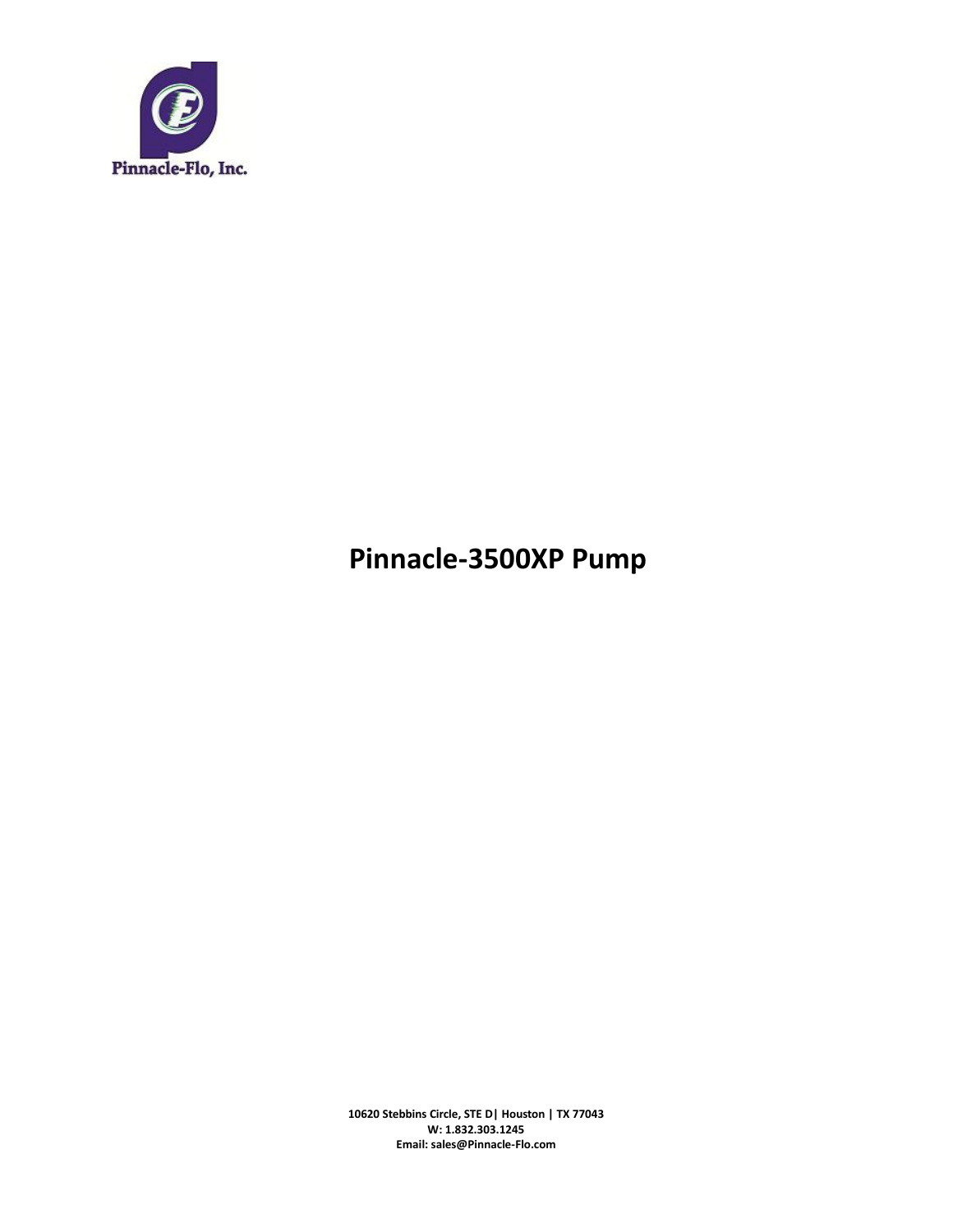

- 1. The 3500XP is engineering designed for pumping high volumes of heavy slurries, which are abrasive, corrosive, or tough to pump.
- 2. All of the 3500XP parts are interchangeable with leading brands with lower cost and equal or better quality.
- 3. All of the 3500XP wet ends are made of special hardened iron materials, which last longer than competitor's product and lower maintenance cost.
- 4. The 3500XP 14x12x22 can deliver flow rates from 3000 to 7500 GPM at 75 to 410 feet of head at low speeds.
- 5. 3500XP has compact overall dimensions, which make it an excellent choice for high volume mobile and stationary applications.
- 6. Type I Tungsten vs. Tungsten with machined head mechanical seal is pre-installed
- 7. The low stuffing box pressure doubles the mechanical seal life.
- 8. The extra-heavy duty shaft is engineered to minimize the shaft deflection, which also extending the seal life.
- 9. The volute is engineering designed with flow divider which cuts the radial load in 50%, doubling the bearing life.
- 10. The heavy duty bearings are permanently lubricated to minimize maintenance cost.

## Applications:

- 1. Sand slurry
- 2. Slag
- 3. Fly ash
- 4. Bottom ash
- 5. Dredge tailings
- 6. Food processing
- 7. Blending
- 8. Paper pulp processing
- 9. Waste slurries
- 10. Sewage
- 11. Fluid supercharging
- 12. Spent liquor
- 13. Nickel shot
- 14. Copper, bauxite, and quarry slurries
- 15. Lead and zinc ore and tailings

Available size:

- 1. 14x12x22
- 2. 12x10x23

**10620 Stebbins Circle, STE D| Houston | TX 77043 W: 1.832.303.1245 Email: sales@Pinnacle-Flo.com**